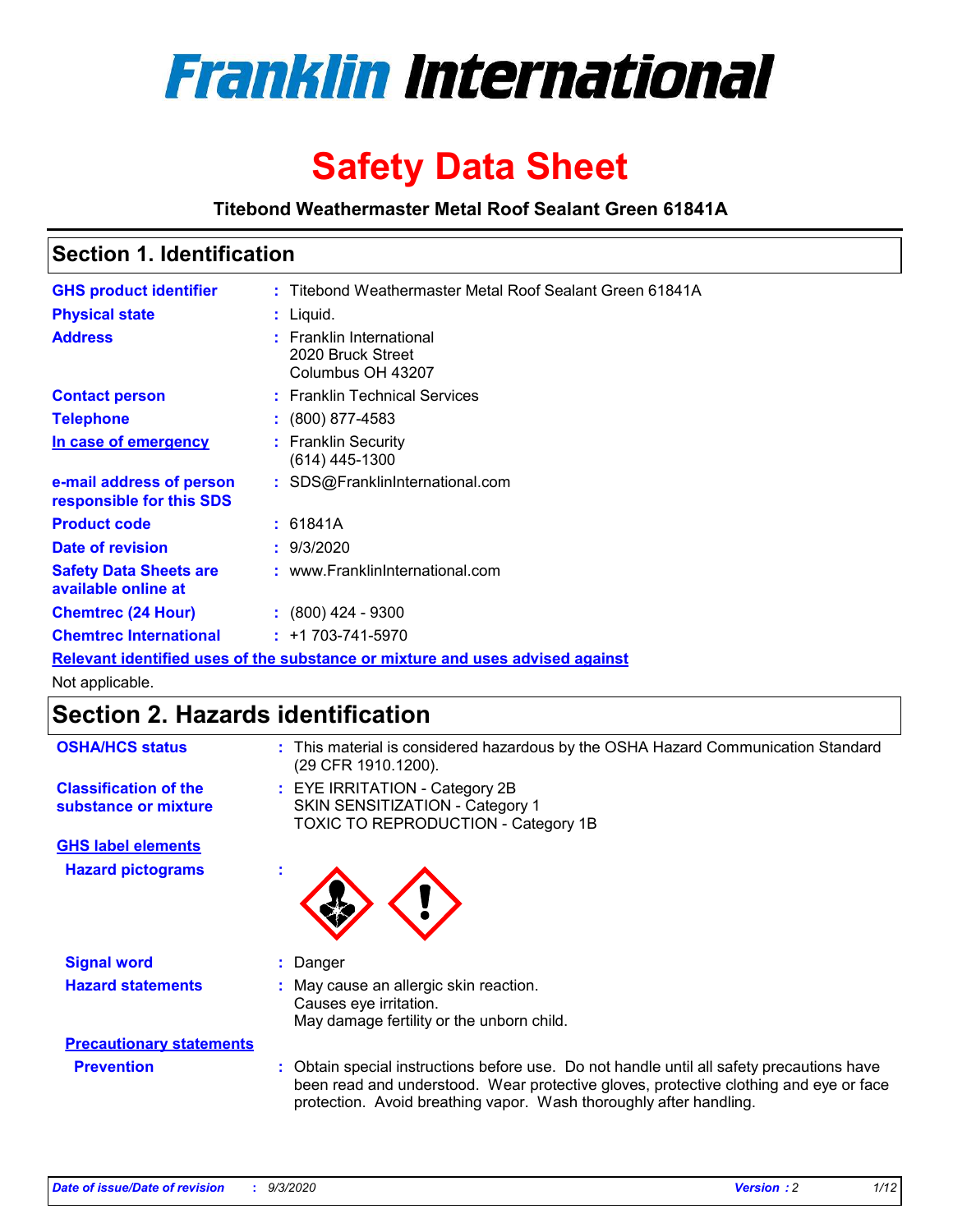### **Section 2. Hazards identification**

| <b>Response</b>                            | : IF exposed or concerned: Get medical advice or attention. Wash contaminated clothing<br>before reuse. IF ON SKIN: Wash with plenty of water. IF IN EYES: Rinse cautiously<br>with water for several minutes. Remove contact lenses, if present and easy to do.<br>Continue rinsing. If eye irritation persists: Get medical advice or attention. |
|--------------------------------------------|----------------------------------------------------------------------------------------------------------------------------------------------------------------------------------------------------------------------------------------------------------------------------------------------------------------------------------------------------|
| <b>Storage</b>                             | : Store locked up.                                                                                                                                                                                                                                                                                                                                 |
| <b>Disposal</b>                            | : Dispose of contents and container in accordance with all local, regional, national and<br>international regulations.                                                                                                                                                                                                                             |
| <b>Hazards not otherwise</b><br>classified | : Product generates methanol during cure.                                                                                                                                                                                                                                                                                                          |

# **Section 3. Composition/information on ingredients**

| <b>Substance/mixture</b> |  | : Mixture |
|--------------------------|--|-----------|
|--------------------------|--|-----------|

| <b>Ingredient name</b>       | $\frac{9}{6}$ | <b>CAS number</b> |
|------------------------------|---------------|-------------------|
| 3-aminopropyltriethoxysilane | ≤3            | 919-30-2          |
| Dibutyltin dilaurate         | ∣≤0.3         | 77-58-7           |

Any concentration shown as a range is to protect confidentiality or is due to batch variation.

**There are no additional ingredients present which, within the current knowledge of the supplier and in the concentrations applicable, are classified as hazardous to health or the environment and hence require reporting in this section.**

**Occupational exposure limits, if available, are listed in Section 8.**

### **Section 4. First aid measures**

| <b>Description of necessary first aid measures</b> |                                                                                                                                                                                                                                                                                                                                                                                                                                                                                                                                                                                                                                                                                                                                                                           |
|----------------------------------------------------|---------------------------------------------------------------------------------------------------------------------------------------------------------------------------------------------------------------------------------------------------------------------------------------------------------------------------------------------------------------------------------------------------------------------------------------------------------------------------------------------------------------------------------------------------------------------------------------------------------------------------------------------------------------------------------------------------------------------------------------------------------------------------|
| <b>Eye contact</b>                                 | : Immediately flush eyes with plenty of water, occasionally lifting the upper and lower<br>eyelids. Check for and remove any contact lenses. Continue to rinse for at least 10<br>minutes. If irritation persists, get medical attention.                                                                                                                                                                                                                                                                                                                                                                                                                                                                                                                                 |
| <b>Inhalation</b>                                  | : Remove victim to fresh air and keep at rest in a position comfortable for breathing. If<br>not breathing, if breathing is irregular or if respiratory arrest occurs, provide artificial<br>respiration or oxygen by trained personnel. It may be dangerous to the person providing<br>aid to give mouth-to-mouth resuscitation. Get medical attention. If unconscious, place<br>in recovery position and get medical attention immediately. Maintain an open airway.<br>Loosen tight clothing such as a collar, tie, belt or waistband. In case of inhalation of<br>decomposition products in a fire, symptoms may be delayed. The exposed person may<br>need to be kept under medical surveillance for 48 hours.                                                       |
| <b>Skin contact</b>                                | : Wash with plenty of soap and water. Remove contaminated clothing and shoes. Wash<br>contaminated clothing thoroughly with water before removing it, or wear gloves.<br>Continue to rinse for at least 10 minutes. Get medical attention. In the event of any<br>complaints or symptoms, avoid further exposure. Wash clothing before reuse. Clean<br>shoes thoroughly before reuse.                                                                                                                                                                                                                                                                                                                                                                                     |
| <b>Ingestion</b>                                   | : Wash out mouth with water. Remove dentures if any. Remove victim to fresh air and<br>keep at rest in a position comfortable for breathing. If material has been swallowed and<br>the exposed person is conscious, give small quantities of water to drink. Stop if the<br>exposed person feels sick as vomiting may be dangerous. Do not induce vomiting<br>unless directed to do so by medical personnel. If vomiting occurs, the head should be<br>kept low so that vomit does not enter the lungs. Get medical attention. Never give<br>anything by mouth to an unconscious person. If unconscious, place in recovery position<br>and get medical attention immediately. Maintain an open airway. Loosen tight clothing<br>such as a collar, tie, belt or waistband. |
| Most important symptoms/effects, acute and delayed |                                                                                                                                                                                                                                                                                                                                                                                                                                                                                                                                                                                                                                                                                                                                                                           |
| <b>Potential acute health effects</b>              |                                                                                                                                                                                                                                                                                                                                                                                                                                                                                                                                                                                                                                                                                                                                                                           |
| <b>Eye contact</b>                                 | : May cause eye irritation.                                                                                                                                                                                                                                                                                                                                                                                                                                                                                                                                                                                                                                                                                                                                               |
| <b>Inhalation</b>                                  | : No known significant effects or critical hazards.                                                                                                                                                                                                                                                                                                                                                                                                                                                                                                                                                                                                                                                                                                                       |
|                                                    |                                                                                                                                                                                                                                                                                                                                                                                                                                                                                                                                                                                                                                                                                                                                                                           |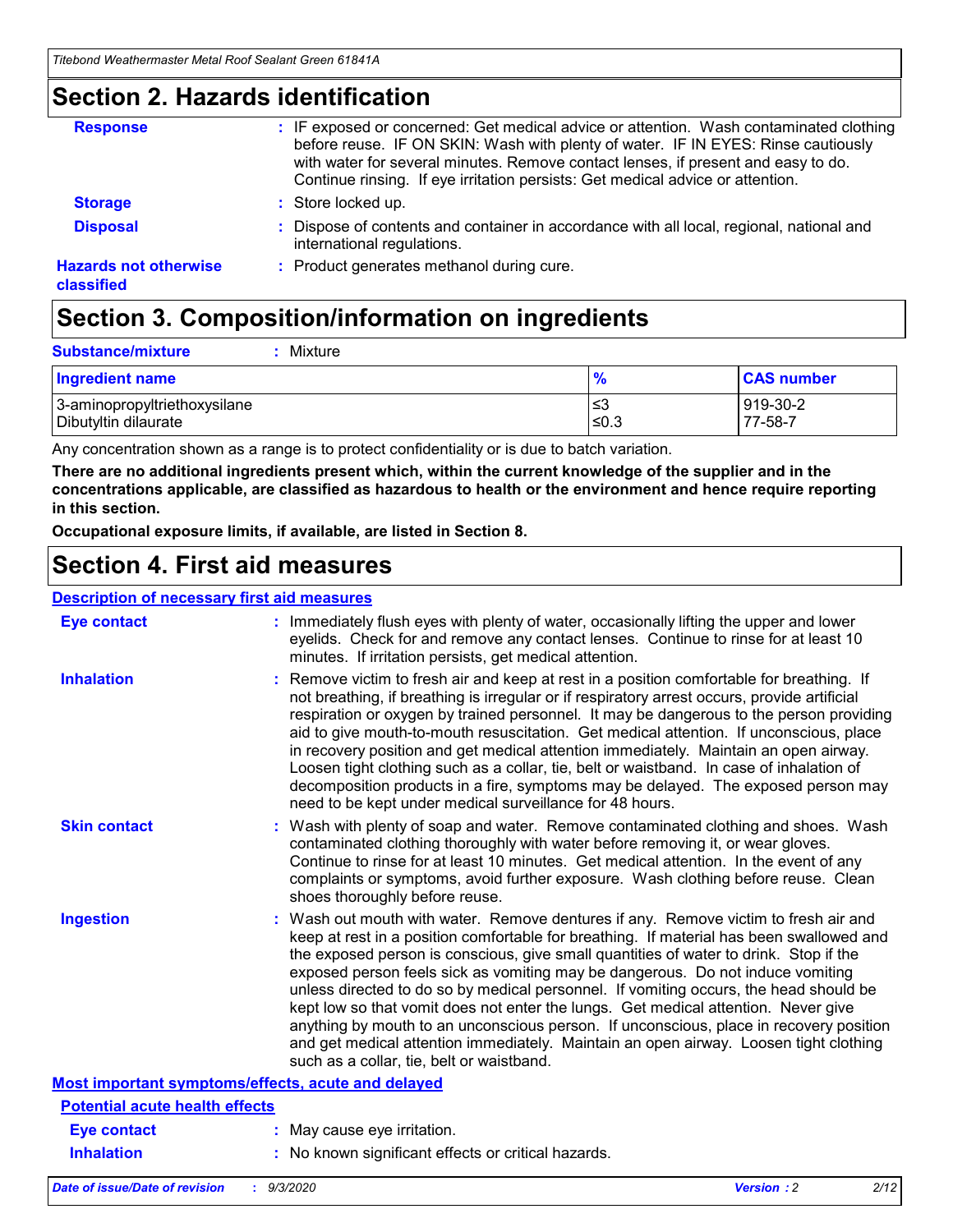|                                      | i ilgioilu Wealilgiiliasidi Mciai Nuul Sealaht Silgii 010417                                                                                                                                                                                                                                                                                                                                                  |
|--------------------------------------|---------------------------------------------------------------------------------------------------------------------------------------------------------------------------------------------------------------------------------------------------------------------------------------------------------------------------------------------------------------------------------------------------------------|
| <b>Section 4. First aid measures</b> |                                                                                                                                                                                                                                                                                                                                                                                                               |
| <b>Skin contact</b>                  | : May cause skin irritation.                                                                                                                                                                                                                                                                                                                                                                                  |
| <b>Ingestion</b>                     | : No known significant effects or critical hazards.                                                                                                                                                                                                                                                                                                                                                           |
| <b>Over-exposure signs/symptoms</b>  |                                                                                                                                                                                                                                                                                                                                                                                                               |
| <b>Eye contact</b>                   | : Adverse symptoms may include the following:<br>irritation<br>watering<br>redness                                                                                                                                                                                                                                                                                                                            |
| <b>Inhalation</b>                    | : Adverse symptoms may include the following:<br>reduced fetal weight<br>increase in fetal deaths<br>skeletal malformations                                                                                                                                                                                                                                                                                   |
| <b>Skin contact</b>                  | : Adverse symptoms may include the following:<br>irritation<br>redness<br>reduced fetal weight<br>increase in fetal deaths<br>skeletal malformations                                                                                                                                                                                                                                                          |
| <b>Ingestion</b>                     | : Adverse symptoms may include the following:<br>reduced fetal weight<br>increase in fetal deaths<br>skeletal malformations                                                                                                                                                                                                                                                                                   |
|                                      | Indication of immediate medical attention and special treatment needed, if necessary                                                                                                                                                                                                                                                                                                                          |
| <b>Notes to physician</b>            | : In case of inhalation of decomposition products in a fire, symptoms may be delayed.<br>The exposed person may need to be kept under medical surveillance for 48 hours.                                                                                                                                                                                                                                      |
| <b>Specific treatments</b>           | : No specific treatment.                                                                                                                                                                                                                                                                                                                                                                                      |
| <b>Protection of first-aiders</b>    | No action shall be taken involving any personal risk or without suitable training. If it is<br>suspected that fumes are still present, the rescuer should wear an appropriate mask or<br>self-contained breathing apparatus. It may be dangerous to the person providing aid to<br>give mouth-to-mouth resuscitation. Wash contaminated clothing thoroughly with water<br>before removing it, or wear gloves. |

**See toxicological information (Section 11)**

### **Section 5. Fire-fighting measures**

| <b>Extinguishing media</b>                               |                                                                                                                                                                                                     |
|----------------------------------------------------------|-----------------------------------------------------------------------------------------------------------------------------------------------------------------------------------------------------|
| <b>Suitable extinguishing</b><br>media                   | : Use an extinguishing agent suitable for the surrounding fire.                                                                                                                                     |
| <b>Unsuitable extinguishing</b><br>media                 | : None known.                                                                                                                                                                                       |
| <b>Specific hazards arising</b><br>from the chemical     | : In a fire or if heated, a pressure increase will occur and the container may burst.                                                                                                               |
| <b>Hazardous thermal</b><br>decomposition products       | Decomposition products may include the following materials:<br>carbon dioxide<br>carbon monoxide<br>nitrogen oxides<br>metal oxide/oxides                                                           |
| <b>Special protective actions</b><br>for fire-fighters   | : Promptly isolate the scene by removing all persons from the vicinity of the incident if<br>there is a fire. No action shall be taken involving any personal risk or without suitable<br>training. |
| <b>Special protective</b><br>equipment for fire-fighters | Fire-fighters should wear appropriate protective equipment and self-contained breathing<br>apparatus (SCBA) with a full face-piece operated in positive pressure mode.                              |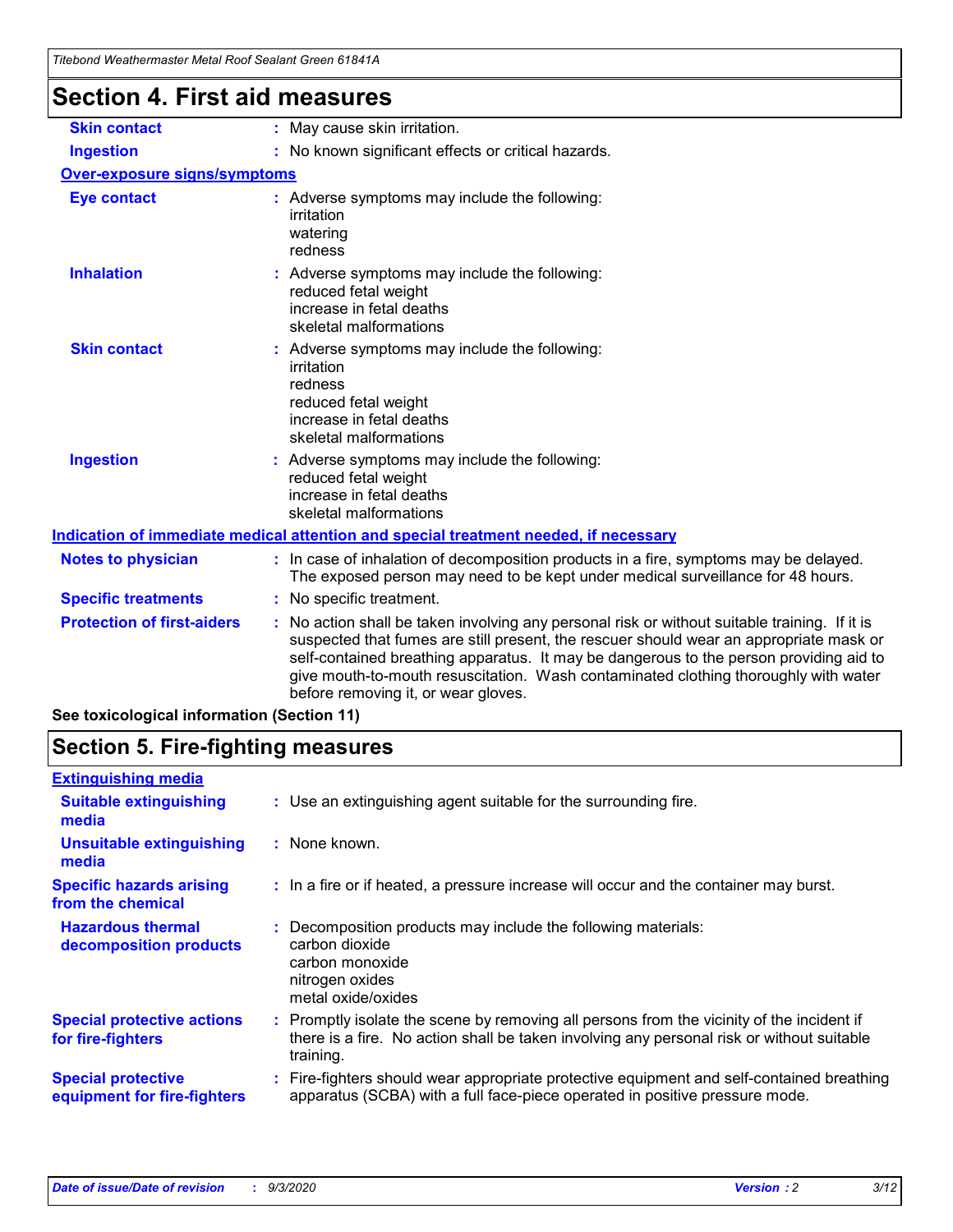### **Section 6. Accidental release measures**

|                                                              | Personal precautions, protective equipment and emergency procedures                                                                                                                                                                                                                                                                                                                                                                                                                                                                                                                                                                                                                                          |  |  |  |
|--------------------------------------------------------------|--------------------------------------------------------------------------------------------------------------------------------------------------------------------------------------------------------------------------------------------------------------------------------------------------------------------------------------------------------------------------------------------------------------------------------------------------------------------------------------------------------------------------------------------------------------------------------------------------------------------------------------------------------------------------------------------------------------|--|--|--|
| For non-emergency<br>personnel                               | : No action shall be taken involving any personal risk or without suitable training.<br>Evacuate surrounding areas. Keep unnecessary and unprotected personnel from<br>entering. Do not touch or walk through spilled material. Avoid breathing vapor or mist.<br>Provide adequate ventilation. Wear appropriate respirator when ventilation is<br>inadequate. Put on appropriate personal protective equipment.                                                                                                                                                                                                                                                                                             |  |  |  |
| For emergency responders                                     | : If specialized clothing is required to deal with the spillage, take note of any information in<br>Section 8 on suitable and unsuitable materials. See also the information in "For non-<br>emergency personnel".                                                                                                                                                                                                                                                                                                                                                                                                                                                                                           |  |  |  |
| <b>Environmental precautions</b>                             | : Avoid dispersal of spilled material and runoff and contact with soil, waterways, drains<br>and sewers. Inform the relevant authorities if the product has caused environmental<br>pollution (sewers, waterways, soil or air).                                                                                                                                                                                                                                                                                                                                                                                                                                                                              |  |  |  |
| <b>Methods and materials for containment and cleaning up</b> |                                                                                                                                                                                                                                                                                                                                                                                                                                                                                                                                                                                                                                                                                                              |  |  |  |
| <b>Small spill</b>                                           | : Stop leak if without risk. Move containers from spill area. Dilute with water and mop up<br>if water-soluble. Alternatively, or if water-insoluble, absorb with an inert dry material and<br>place in an appropriate waste disposal container. Dispose of via a licensed waste<br>disposal contractor.                                                                                                                                                                                                                                                                                                                                                                                                     |  |  |  |
| <b>Large spill</b>                                           | : Stop leak if without risk. Move containers from spill area. Approach release from<br>upwind. Prevent entry into sewers, water courses, basements or confined areas. Wash<br>spillages into an effluent treatment plant or proceed as follows. Contain and collect<br>spillage with non-combustible, absorbent material e.g. sand, earth, vermiculite or<br>diatomaceous earth and place in container for disposal according to local regulations<br>(see Section 13). Dispose of via a licensed waste disposal contractor. Contaminated<br>absorbent material may pose the same hazard as the spilled product. Note: see<br>Section 1 for emergency contact information and Section 13 for waste disposal. |  |  |  |

### **Section 7. Handling and storage**

#### **Precautions for safe handling**

| <b>Protective measures</b>                                                       | : Put on appropriate personal protective equipment (see Section 8). Persons with a<br>history of skin sensitization problems should not be employed in any process in which<br>this product is used. Avoid exposure - obtain special instructions before use. Avoid<br>exposure during pregnancy. Do not handle until all safety precautions have been read<br>and understood. Do not get in eyes or on skin or clothing. Do not ingest. Avoid<br>breathing vapor or mist. If during normal use the material presents a respiratory hazard,<br>use only with adequate ventilation or wear appropriate respirator. Keep in the original<br>container or an approved alternative made from a compatible material, kept tightly<br>closed when not in use. Empty containers retain product residue and can be hazardous.<br>Do not reuse container. |
|----------------------------------------------------------------------------------|--------------------------------------------------------------------------------------------------------------------------------------------------------------------------------------------------------------------------------------------------------------------------------------------------------------------------------------------------------------------------------------------------------------------------------------------------------------------------------------------------------------------------------------------------------------------------------------------------------------------------------------------------------------------------------------------------------------------------------------------------------------------------------------------------------------------------------------------------|
| <b>Advice on general</b><br>occupational hygiene                                 | : Eating, drinking and smoking should be prohibited in areas where this material is<br>handled, stored and processed. Workers should wash hands and face before eating,<br>drinking and smoking. Remove contaminated clothing and protective equipment before<br>entering eating areas. See also Section 8 for additional information on hygiene<br>measures.                                                                                                                                                                                                                                                                                                                                                                                                                                                                                    |
| <b>Conditions for safe storage,</b><br>including any<br><i>incompatibilities</i> | Store between the following temperatures: 0 to 120°C (32 to 248°F). Store in<br>accordance with local regulations. Store in original container protected from direct<br>sunlight in a dry, cool and well-ventilated area, away from incompatible materials (see<br>Section 10) and food and drink. Store locked up. Keep container tightly closed and<br>sealed until ready for use. Containers that have been opened must be carefully<br>resealed and kept upright to prevent leakage. Do not store in unlabeled containers.<br>Use appropriate containment to avoid environmental contamination. See Section 10 for<br>incompatible materials before handling or use.                                                                                                                                                                         |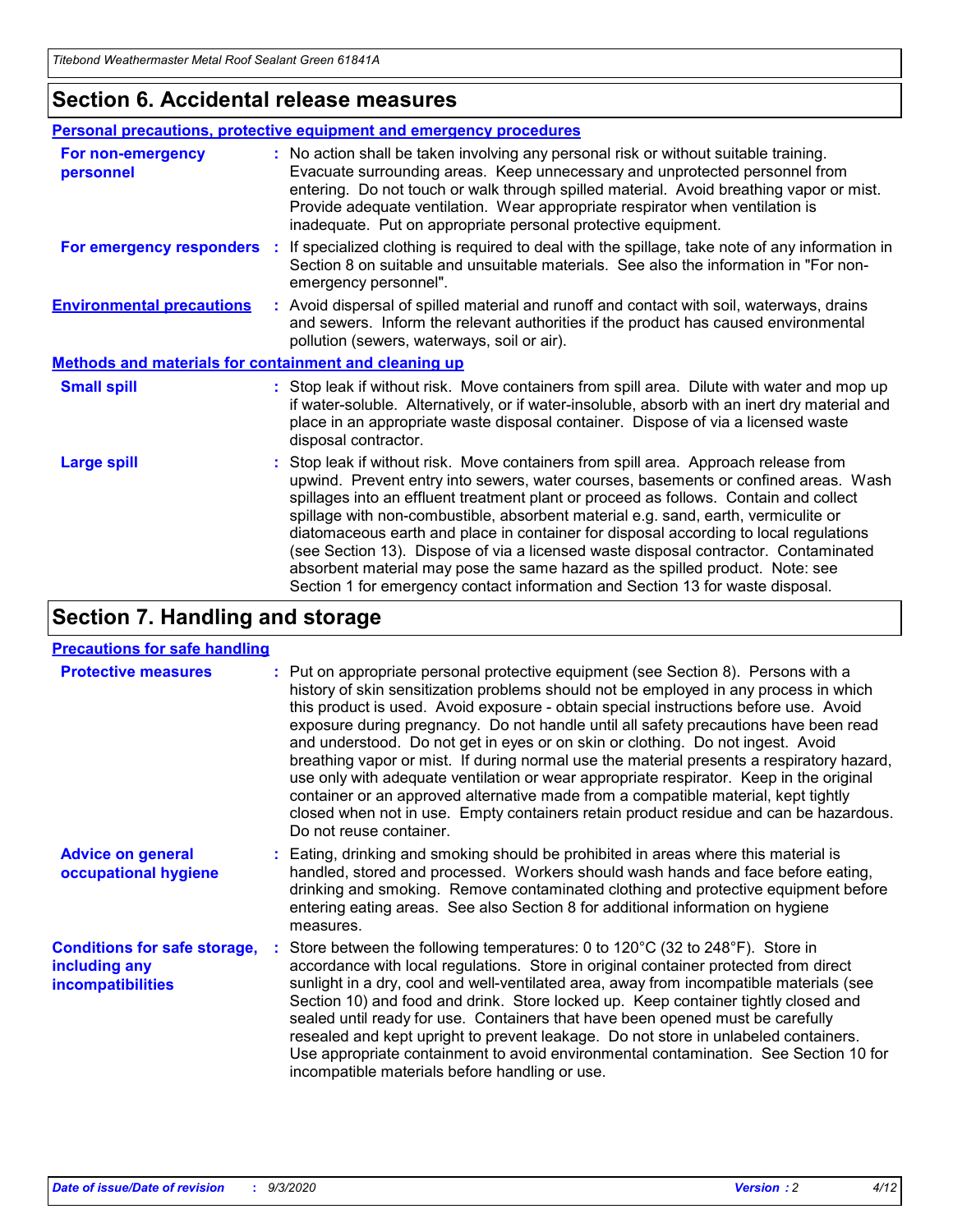# **Section 8. Exposure controls/personal protection**

#### **Control parameters**

#### **Occupational exposure limits**

| <b>Ingredient name</b>                               |    |                        | <b>Exposure limits</b>                                                                                                                                                                                                                                                                                                                                                                                                                                                                                                                                                                                                 |
|------------------------------------------------------|----|------------------------|------------------------------------------------------------------------------------------------------------------------------------------------------------------------------------------------------------------------------------------------------------------------------------------------------------------------------------------------------------------------------------------------------------------------------------------------------------------------------------------------------------------------------------------------------------------------------------------------------------------------|
| 3-aminopropyltriethoxysilane<br>Dibutyltin dilaurate |    |                        | None.<br>ACGIH TLV (United States, 3/2020). Absorbed through skin.<br>Notes: as Sn<br>TWA: $0.1 \text{ mg/m}^3$ , (as Sn) 8 hours.<br>STEL: 0.2 mg/m <sup>3</sup> , (as Sn) 15 minutes.<br>NIOSH REL (United States, 10/2016). Absorbed through skin.<br>Notes: as Sn<br>TWA: 0.1 mg/m <sup>3</sup> , (as Sn) 10 hours.<br>OSHA PEL (United States, 5/2018). Notes: as Sn<br>TWA: $0.1 \text{ mg/m}^3$ , (as Sn) 8 hours.<br>OSHA PEL 1989 (United States, 3/1989). Absorbed through skin.<br>Notes: measured as Sn<br>TWA: 0.1 mg/m <sup>3</sup> , (measured as Sn) 8 hours. Form: Organic                            |
| <b>Appropriate engineering</b><br>controls           |    |                        | : If user operations generate dust, fumes, gas, vapor or mist, use process enclosures,<br>local exhaust ventilation or other engineering controls to keep worker exposure to<br>airborne contaminants below any recommended or statutory limits.                                                                                                                                                                                                                                                                                                                                                                       |
| <b>Environmental exposure</b><br>controls            |    |                        | Emissions from ventilation or work process equipment should be checked to ensure<br>they comply with the requirements of environmental protection legislation. In some<br>cases, fume scrubbers, filters or engineering modifications to the process equipment<br>will be necessary to reduce emissions to acceptable levels.                                                                                                                                                                                                                                                                                          |
| <b>Individual protection measures</b>                |    |                        |                                                                                                                                                                                                                                                                                                                                                                                                                                                                                                                                                                                                                        |
| <b>Hygiene measures</b>                              |    |                        | : Wash hands, forearms and face thoroughly after handling chemical products, before<br>eating, smoking and using the lavatory and at the end of the working period.<br>Appropriate techniques should be used to remove potentially contaminated clothing.<br>Contaminated work clothing should not be allowed out of the workplace. Wash<br>contaminated clothing before reusing. Ensure that eyewash stations and safety<br>showers are close to the workstation location.                                                                                                                                            |
| <b>Eye/face protection</b>                           |    |                        | : Safety eyewear complying with an approved standard should be used when a risk<br>assessment indicates this is necessary to avoid exposure to liquid splashes, mists,<br>gases or dusts. If contact is possible, the following protection should be worn, unless<br>the assessment indicates a higher degree of protection: chemical splash goggles.                                                                                                                                                                                                                                                                  |
| <b>Skin protection</b>                               |    |                        |                                                                                                                                                                                                                                                                                                                                                                                                                                                                                                                                                                                                                        |
| <b>Hand protection</b>                               |    |                        | : Chemical-resistant, impervious gloves complying with an approved standard should be<br>worn at all times when handling chemical products if a risk assessment indicates this is<br>necessary. Considering the parameters specified by the glove manufacturer, check<br>during use that the gloves are still retaining their protective properties. It should be<br>noted that the time to breakthrough for any glove material may be different for different<br>glove manufacturers. In the case of mixtures, consisting of several substances, the<br>protection time of the gloves cannot be accurately estimated. |
| <b>Body protection</b>                               |    | handling this product. | Personal protective equipment for the body should be selected based on the task being<br>performed and the risks involved and should be approved by a specialist before                                                                                                                                                                                                                                                                                                                                                                                                                                                |
| <b>Other skin protection</b>                         |    |                        | : Appropriate footwear and any additional skin protection measures should be selected<br>based on the task being performed and the risks involved and should be approved by a<br>specialist before handling this product.                                                                                                                                                                                                                                                                                                                                                                                              |
| <b>Respiratory protection</b>                        | ÷. | aspects of use.        | Based on the hazard and potential for exposure, select a respirator that meets the<br>appropriate standard or certification. Respirators must be used according to a<br>respiratory protection program to ensure proper fitting, training, and other important                                                                                                                                                                                                                                                                                                                                                         |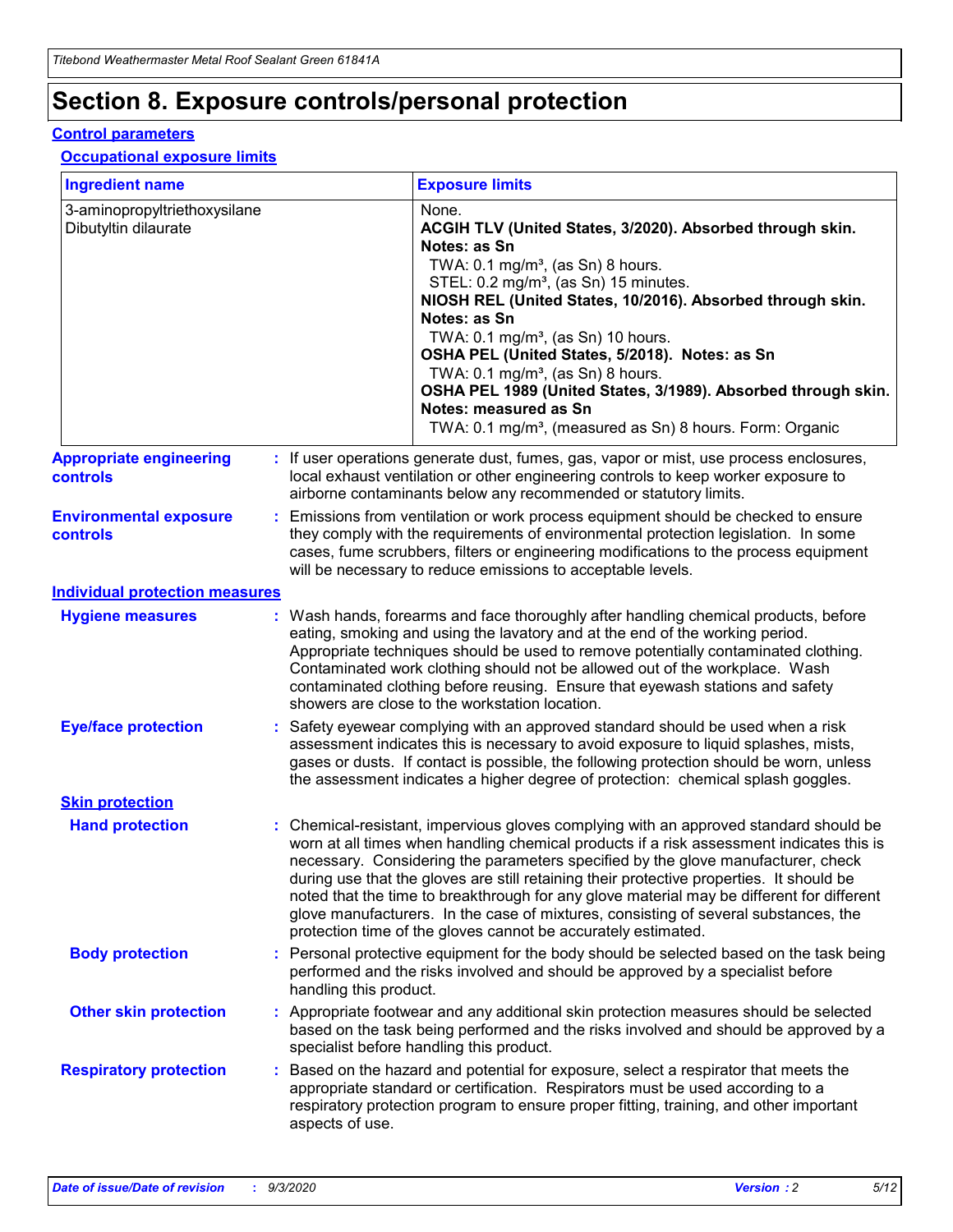### **Section 9. Physical and chemical properties**

#### **Appearance**

| <b>Physical state</b>                             |   | : Liquid. [Paste.]                                              |
|---------------------------------------------------|---|-----------------------------------------------------------------|
| <b>Color</b>                                      |   | Green.                                                          |
| Odor                                              |   | Characteristic.                                                 |
| <b>Odor threshold</b>                             | ÷ | Not available.                                                  |
| рH                                                |   | Not applicable.                                                 |
| <b>Melting point</b>                              |   | : Not available.                                                |
| <b>Boiling point</b>                              |   | >200°C (>392°F)                                                 |
| <b>Flash point</b>                                |   | Closed cup: >200°C (>392°F) [Setaflash.]                        |
| <b>Evaporation rate</b>                           |   | $:$ >1 (butyl acetate = 1)                                      |
| <b>Flammability (solid, gas)</b>                  |   | : Not available.                                                |
| Lower and upper explosive<br>(flammable) limits   |   | : Not available.                                                |
| <b>VOC (less water, less)</b><br>exempt solvents) |   | : 0 g/l                                                         |
| <b>Volatility</b>                                 |   | $: 0\%$ (w/w)                                                   |
| <b>Vapor density</b>                              |   | Not available.                                                  |
| <b>Relative density</b>                           |   | $\mathbf{1}$ $\mathbf{\sqrt{432}}$                              |
| <b>Solubility</b>                                 |   | Insoluble in the following materials: cold water and hot water. |
| <b>Solubility in water</b>                        |   | Not available.                                                  |
| <b>Partition coefficient: n-</b><br>octanol/water |   | $:$ Not available.                                              |
| <b>Auto-ignition temperature</b>                  |   | : Not available.                                                |
| <b>Decomposition temperature</b>                  |   | : Not available.                                                |
| <b>Viscosity</b>                                  |   | $:$ Not available.                                              |

### **Section 10. Stability and reactivity**

| <b>Reactivity</b>                            |    | : No specific test data related to reactivity available for this product or its ingredients.            |
|----------------------------------------------|----|---------------------------------------------------------------------------------------------------------|
| <b>Chemical stability</b>                    |    | : The product is stable.                                                                                |
| <b>Possibility of hazardous</b><br>reactions |    | : Under normal conditions of storage and use, hazardous reactions will not occur.                       |
| <b>Conditions to avoid</b>                   |    | : No specific data.                                                                                     |
| <b>Incompatible materials</b>                | ٠. | No specific data.                                                                                       |
| <b>Hazardous decomposition</b><br>products   | ÷. | Under normal conditions of storage and use, hazardous decomposition products should<br>not be produced. |

## **Section 11. Toxicological information**

#### **Information on toxicological effects**

#### **Acute toxicity**

| <b>Product/ingredient name</b> | <b>Result</b>           | <b>Species</b> | <b>Dose</b>                | <b>Exposure</b> |
|--------------------------------|-------------------------|----------------|----------------------------|-----------------|
| 3-aminopropyltriethoxysilane   | <b>ILD50 Dermal</b>     | Rabbit         | 4.29 g/kg                  |                 |
| Dibutyltin dilaurate           | ILD50 Oral<br>LD50 Oral | Rat<br>Rat     | $1.57$ g/kg<br>175 $mg/kg$ |                 |
|                                |                         |                |                            |                 |

**Irritation/Corrosion**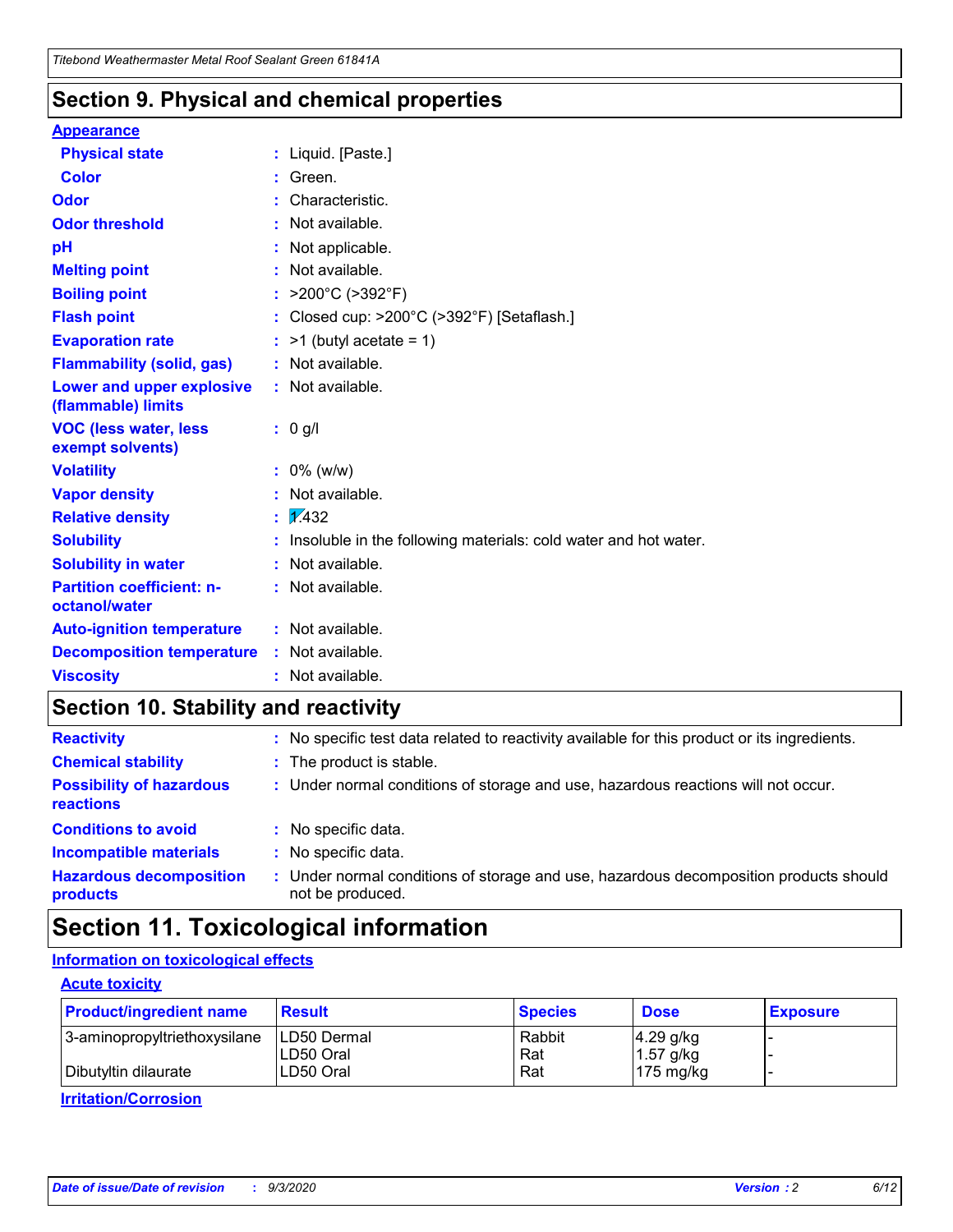# **Section 11. Toxicological information**

| <b>Product/ingredient name</b> | <b>Result</b>            | <b>Species</b> | <b>Score</b> | <b>Exposure</b>    | <b>Observation</b> |
|--------------------------------|--------------------------|----------------|--------------|--------------------|--------------------|
| 3-aminopropyltriethoxysilane   | Eyes - Mild irritant     | Rabbit         |              | $100 \text{ mg}$   |                    |
|                                | Eyes - Severe irritant   | Rabbit         |              | 24 hours 750       |                    |
|                                |                          |                |              | ug                 |                    |
|                                | Skin - Severe irritant   | Rabbit         |              | 24 hours 5         | -                  |
| Dibutyltin dilaurate           | Eyes - Moderate irritant | Rabbit         |              | mg<br>24 hours 100 |                    |
|                                |                          |                |              | mg                 |                    |
|                                | Skin - Severe irritant   | Rabbit         |              | 500 mg             | -                  |

#### **Sensitization**

Not available.

#### **Mutagenicity**

Not available.

#### **Carcinogenicity**

Not available.

#### **Reproductive toxicity**

Not available.

#### **Teratogenicity**

Not available.

#### **Specific target organ toxicity (single exposure)**

Not available.

#### **Specific target organ toxicity (repeated exposure)**

| <b>Name</b>                                                                  |                                                                                                                             | <b>Category</b> | <b>Route of</b><br>exposure | <b>Target organs</b> |
|------------------------------------------------------------------------------|-----------------------------------------------------------------------------------------------------------------------------|-----------------|-----------------------------|----------------------|
| Dibutyltin dilaurate                                                         |                                                                                                                             | Category 1      | $\overline{\phantom{0}}$    | respiratory system   |
| <b>Aspiration hazard</b><br>Not available.                                   |                                                                                                                             |                 |                             |                      |
| <b>Information on the likely</b><br>routes of exposure                       | : Not available.                                                                                                            |                 |                             |                      |
| <b>Potential acute health effects</b>                                        |                                                                                                                             |                 |                             |                      |
| <b>Eye contact</b>                                                           | : May cause eye irritation.                                                                                                 |                 |                             |                      |
| <b>Inhalation</b>                                                            | : No known significant effects or critical hazards.                                                                         |                 |                             |                      |
| <b>Skin contact</b>                                                          | : May cause skin irritation.                                                                                                |                 |                             |                      |
| <b>Ingestion</b>                                                             | : No known significant effects or critical hazards.                                                                         |                 |                             |                      |
| Symptoms related to the physical, chemical and toxicological characteristics |                                                                                                                             |                 |                             |                      |
| <b>Eye contact</b>                                                           | : Adverse symptoms may include the following:<br>irritation<br>watering<br>redness                                          |                 |                             |                      |
| <b>Inhalation</b>                                                            | : Adverse symptoms may include the following:<br>reduced fetal weight<br>increase in fetal deaths<br>skeletal malformations |                 |                             |                      |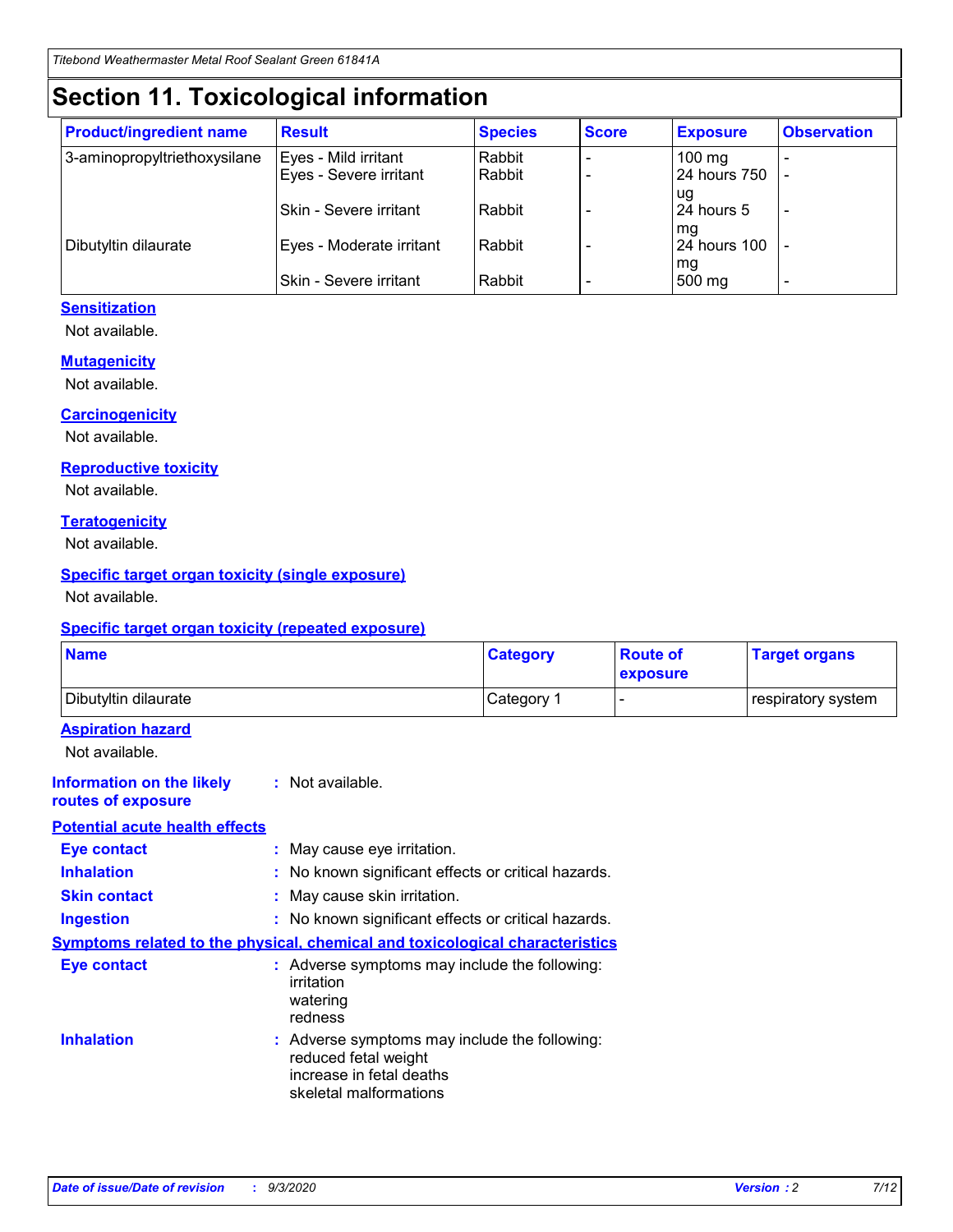*Titebond Weathermaster Metal Roof Sealant Green 61841A*

# **Section 11. Toxicological information**

| <b>Skin contact</b>                     | : Adverse symptoms may include the following:<br>irritation<br>redness<br>reduced fetal weight<br>increase in fetal deaths<br>skeletal malformations |  |
|-----------------------------------------|------------------------------------------------------------------------------------------------------------------------------------------------------|--|
| <b>Ingestion</b>                        | : Adverse symptoms may include the following:<br>reduced fetal weight<br>increase in fetal deaths<br>skeletal malformations                          |  |
|                                         | Delayed and immediate effects and also chronic effects from short and long term exposure                                                             |  |
| <b>Short term exposure</b>              |                                                                                                                                                      |  |
| <b>Potential immediate</b><br>effects   | : Not available.                                                                                                                                     |  |
| <b>Potential delayed effects</b>        | : Not available.                                                                                                                                     |  |
| <b>Long term exposure</b>               |                                                                                                                                                      |  |
| <b>Potential immediate</b><br>effects   | : Not available.                                                                                                                                     |  |
| <b>Potential delayed effects</b>        | : Not available.                                                                                                                                     |  |
| <b>Potential chronic health effects</b> |                                                                                                                                                      |  |
| Not available.                          |                                                                                                                                                      |  |
| <b>General</b>                          | Once sensitized, a severe allergic reaction may occur when subsequently exposed to<br>very low levels.                                               |  |
| <b>Carcinogenicity</b>                  | No known significant effects or critical hazards.                                                                                                    |  |
| <b>Mutagenicity</b>                     | : No known significant effects or critical hazards.                                                                                                  |  |
| <b>Teratogenicity</b>                   | May damage the unborn child.                                                                                                                         |  |
| <b>Developmental effects</b>            | : No known significant effects or critical hazards.                                                                                                  |  |
| <b>Fertility effects</b>                | : May damage fertility.                                                                                                                              |  |
| <b>Numerical measures of toxicity</b>   |                                                                                                                                                      |  |
| <b>Acute toxicity estimates</b>         |                                                                                                                                                      |  |
| Not ovoilable                           |                                                                                                                                                      |  |

Not available.

# **Section 12. Ecological information**

#### **Toxicity**

| <b>Product/ingredient name</b> | <b>Result</b>                                       | <b>Species</b>               | <b>Exposure</b>       |
|--------------------------------|-----------------------------------------------------|------------------------------|-----------------------|
| Dibutyltin dilaurate           | $ CC50>3$ mg/l<br>Chronic EC10 > 2 mg/l Fresh water | Algae<br>Algae - Desmodesmus | 72 hours<br>196 hours |
|                                |                                                     | <b>I</b> subspicatus         |                       |

#### **Persistence and degradability**

| <b>Product/ingredient name</b> | <b>Test</b>                                                                    | <b>Result</b>  |                   | <b>Dose</b> | <b>Inoculum</b>         |
|--------------------------------|--------------------------------------------------------------------------------|----------------|-------------------|-------------|-------------------------|
| Dibutyltin dilaurate           | OECD 301F<br>Ready<br>Biodegradability -<br>Manometric<br>Respirometry<br>Test | 23 % - 28 days |                   |             |                         |
| <b>Product/ingredient name</b> | <b>Aquatic half-life</b>                                                       |                | <b>Photolysis</b> |             | <b>Biodegradability</b> |
| Dibutyltin dilaurate           |                                                                                |                |                   |             | <b>Inherent</b>         |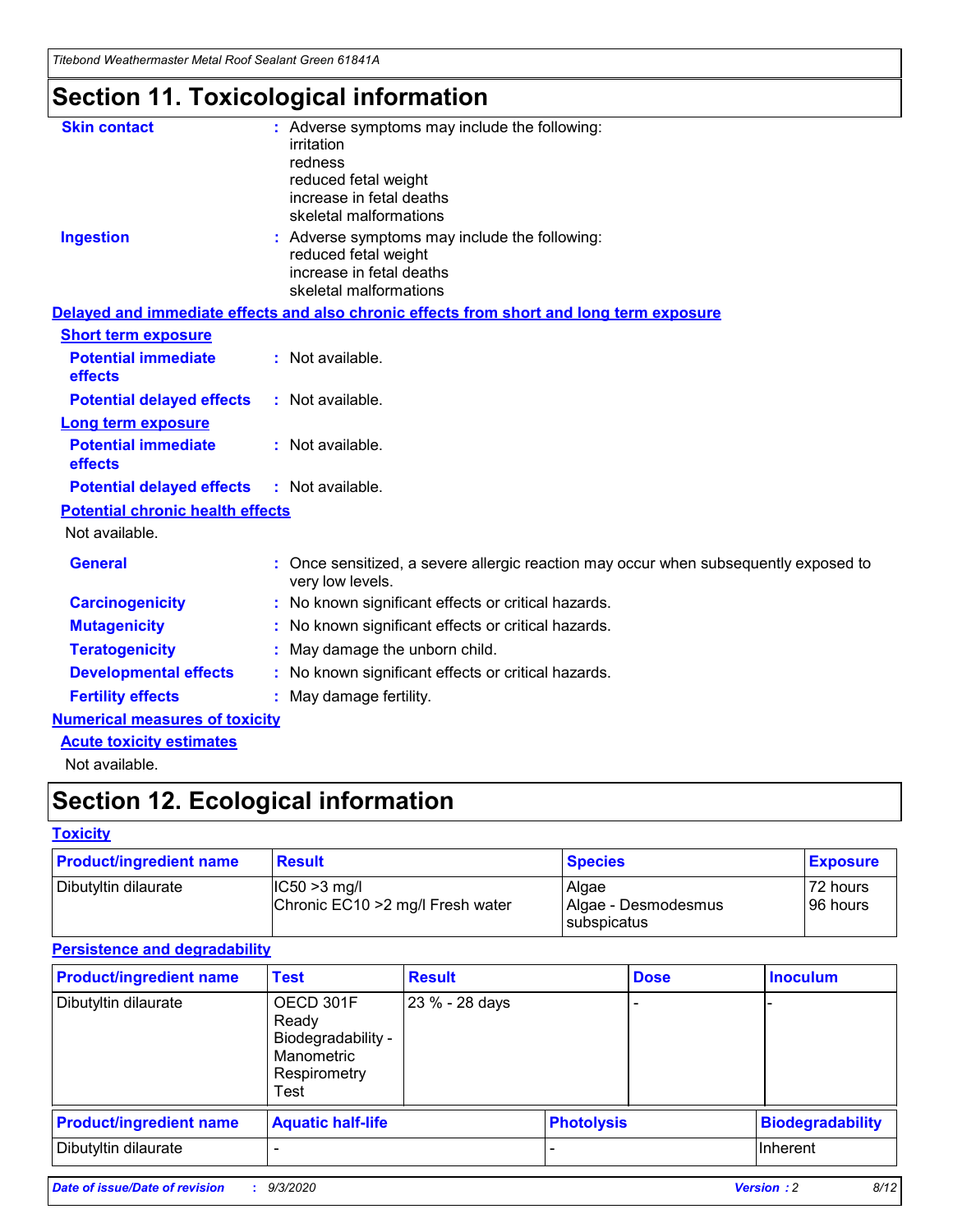# **Section 12. Ecological information**

#### **Bioaccumulative potential**

| <b>Product/ingredient name</b> | $\mathsf{LogP}_\mathsf{ow}$ | <b>BCF</b> | <b>Potential</b> |
|--------------------------------|-----------------------------|------------|------------------|
| 3-aminopropyltriethoxysilane   | 1.7                         | 3.4        | low              |
| Dibutyltin dilaurate           | 4.44                        | 2.91       | low              |

#### **Mobility in soil**

| <b>Soil/water partition</b> | $:$ Not available. |
|-----------------------------|--------------------|
| <b>coefficient (Koc)</b>    |                    |

| <b>Other adverse effects</b><br>: No known significant effects or critical hazards. |
|-------------------------------------------------------------------------------------|
|-------------------------------------------------------------------------------------|

### **Section 13. Disposal considerations**

**Disposal methods :**

The generation of waste should be avoided or minimized wherever possible. Disposal of this product, solutions and any by-products should at all times comply with the requirements of environmental protection and waste disposal legislation and any regional local authority requirements. Dispose of surplus and non-recyclable products via a licensed waste disposal contractor. Waste should not be disposed of untreated to the sewer unless fully compliant with the requirements of all authorities with jurisdiction. Waste packaging should be recycled. Incineration or landfill should only be considered when recycling is not feasible. This material and its container must be disposed of in a safe way. Care should be taken when handling emptied containers that have not been cleaned or rinsed out. Empty containers or liners may retain some product residues. Avoid dispersal of spilled material and runoff and contact with soil, waterways, drains and sewers.

### **Section 14. Transport information**

|                                      | <b>DOT</b><br><b>Classification</b> | <b>TDG</b><br><b>Classification</b> | <b>Mexico</b><br><b>Classification</b> | <b>ADR/RID</b>           | <b>IMDG</b>              | <b>IATA</b>    |
|--------------------------------------|-------------------------------------|-------------------------------------|----------------------------------------|--------------------------|--------------------------|----------------|
| <b>UN number</b>                     | Not regulated.                      | Not regulated.                      | Not regulated.                         | Not regulated.           | Not regulated.           | Not regulated. |
| <b>UN proper</b><br>shipping name    |                                     |                                     |                                        |                          |                          |                |
| <b>Transport</b><br>hazard class(es) |                                     | $\overline{\phantom{0}}$            | $\qquad \qquad \blacksquare$           | $\overline{\phantom{0}}$ | $\overline{\phantom{0}}$ |                |
| <b>Packing group</b>                 |                                     |                                     |                                        |                          |                          |                |
| <b>Environmental</b><br>hazards      | No.                                 | No.                                 | No.                                    | No.                      | No.                      | No.            |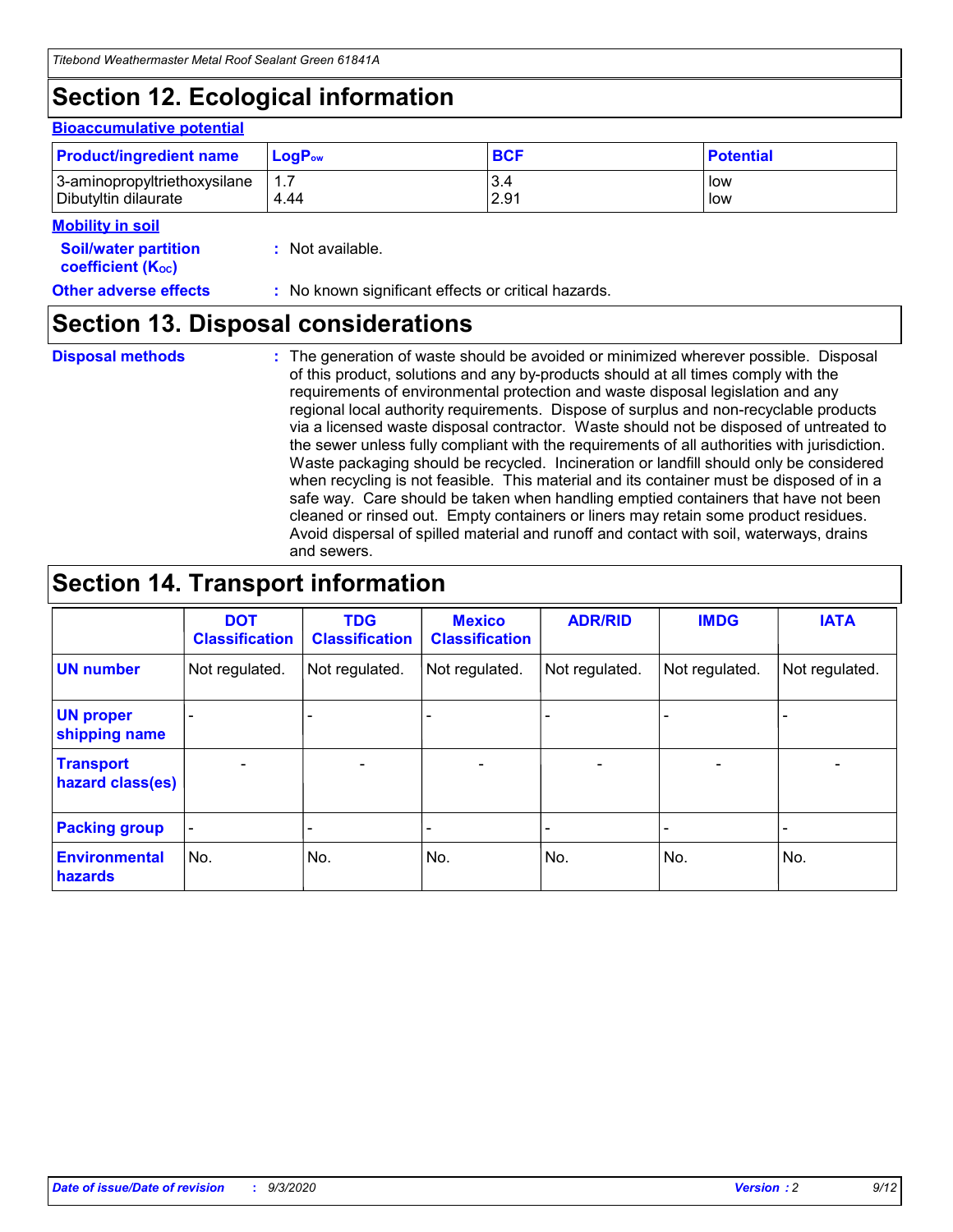### **Section 15. Regulatory information**

#### **U.S. Federal regulations**

#### **SARA 302/304**

#### **Composition/information on ingredients**

No products were found.

| SARA 304 RQ | Not applicable. |
|-------------|-----------------|
|-------------|-----------------|

#### **SARA 311/312**

**Classification :** EYE IRRITATION - Category 2B SKIN SENSITIZATION - Category 1 TOXIC TO REPRODUCTION - Category 1B HNOC - Product generates methanol during cure.

#### **Composition/information on ingredients**

| <b>Name</b>                  | $\frac{9}{6}$ | <b>Classification</b>                                                                                                                                                                                                                                                                                      |
|------------------------------|---------------|------------------------------------------------------------------------------------------------------------------------------------------------------------------------------------------------------------------------------------------------------------------------------------------------------------|
| 3-aminopropyltriethoxysilane | $\leq$ 3      | <b>FLAMMABLE LIQUIDS - Category 4</b><br><b>ACUTE TOXICITY (oral) - Category 4</b><br><b>SKIN IRRITATION - Category 2</b><br>EYE IRRITATION - Category 2A                                                                                                                                                  |
| Dibutyltin dilaurate         | ≤0.3          | <b>ACUTE TOXICITY (oral) - Category 3</b><br>SKIN CORROSION - Category 1C<br>SERIOUS EYE DAMAGE - Category 1<br>SKIN SENSITIZATION - Category 1<br><b>GERM CELL MUTAGENICITY - Category 2</b><br>TOXIC TO REPRODUCTION - Category 1B<br>SPECIFIC TARGET ORGAN TOXICITY (REPEATED<br>EXPOSURE) - Category 1 |

#### **State regulations**

**Massachusetts :**

: None of the components are listed.

**New York :** None of the components are listed. **New Jersey :** None of the components are listed.

**Pennsylvania :** None of the components are listed.

#### **California Prop. 65**

WARNING: This product can expose you to methanol, which is known to the State of California to cause birth defects or other reproductive harm. For more information go to www.P65Warnings.ca.gov.

| Ingredient name | No significant risk Maximum<br>level | acceptable dosage<br><b>level</b> |
|-----------------|--------------------------------------|-----------------------------------|
| I methanol      |                                      | Yes.                              |

#### **International regulations**

**Chemical Weapon Convention List Schedules I, II & III Chemicals** Not listed.

#### **Montreal Protocol**

Not listed.

**Stockholm Convention on Persistent Organic Pollutants**

Not listed.

#### **UNECE Aarhus Protocol on POPs and Heavy Metals** Not listed.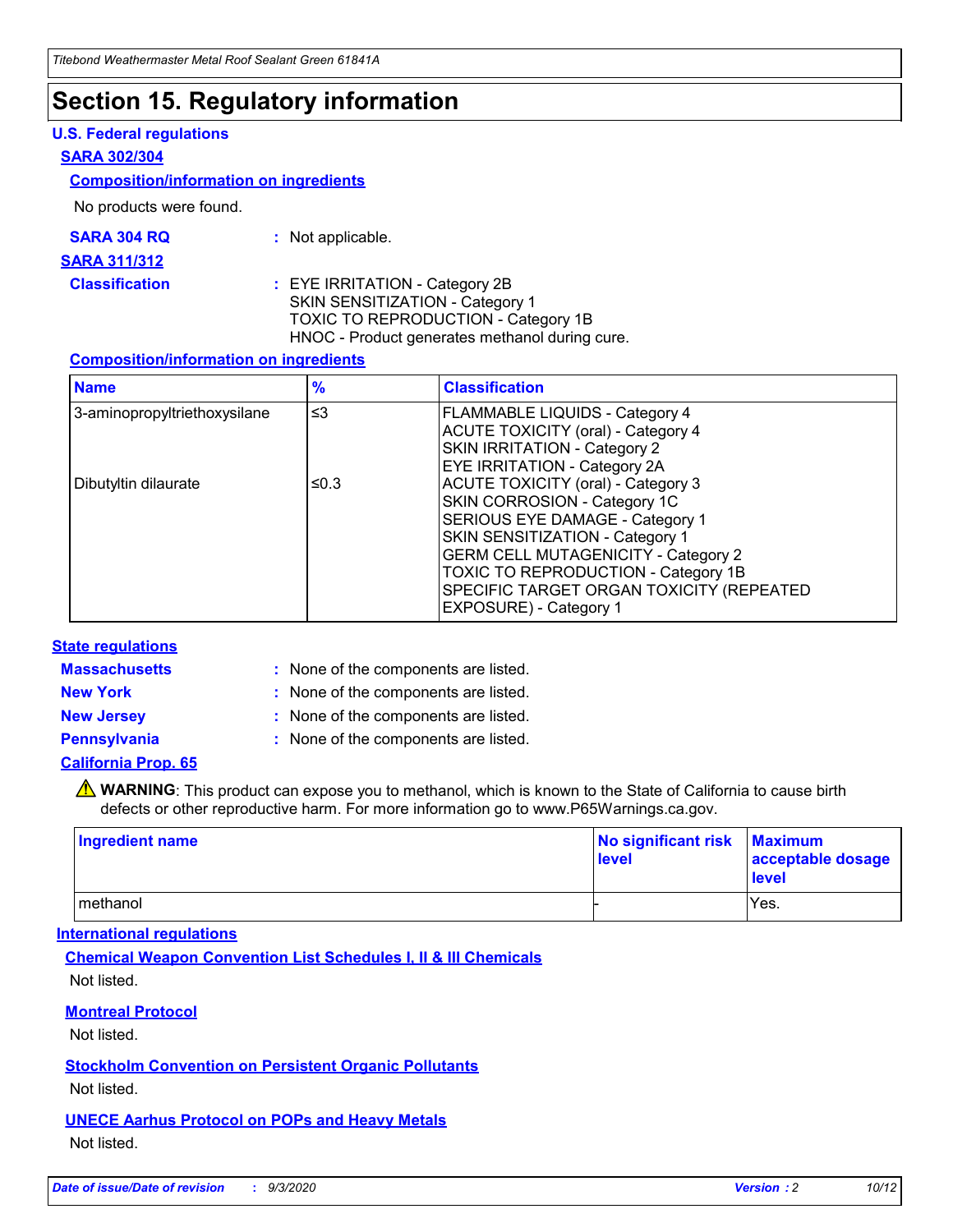## **Section 15. Regulatory information**

#### **Inventory list**

- 
- **China :** Not determined.

**United States TSCA 8(b) inventory**

**:** All components are active or exempted.

# **Section 16. Other information**





**Caution: HMIS® ratings are based on a 0-4 rating scale, with 0 representing minimal hazards or risks, and 4 representing significant hazards or risks. Although HMIS® ratings and the associated label are not required on SDSs or products leaving a facility under 29 CFR 1910.1200, the preparer may choose to provide them. HMIS® ratings are to be used with a fully implemented HMIS® program. HMIS® is a registered trademark and service mark of the American Coatings Association, Inc.**

**The customer is responsible for determining the PPE code for this material. For more information on HMIS® Personal Protective Equipment (PPE) codes, consult the HMIS® Implementation Manual.**

**National Fire Protection Association (U.S.A.)**



**Reprinted with permission from NFPA 704-2001, Identification of the Hazards of Materials for Emergency Response Copyright ©1997, National Fire Protection Association, Quincy, MA 02269. This reprinted material is not the complete and official position of the National Fire Protection Association, on the referenced subject which is represented only by the standard in its entirety.**

**Copyright ©2001, National Fire Protection Association, Quincy, MA 02269. This warning system is intended to be interpreted and applied only by properly trained individuals to identify fire, health and reactivity hazards of chemicals. The user is referred to certain limited number of chemicals with recommended classifications in NFPA 49 and NFPA 325, which would be used as a guideline only. Whether the chemicals are classified by NFPA or not, anyone using the 704 systems to classify chemicals does so at their own risk.**

#### **Procedure used to derive the classification**

| <b>Classification</b>                                                                                         | <b>Justification</b>                                  |
|---------------------------------------------------------------------------------------------------------------|-------------------------------------------------------|
| <b>EYE IRRITATION - Category 2B</b><br>SKIN SENSITIZATION - Category 1<br>TOXIC TO REPRODUCTION - Category 1B | Expert judgment<br>Expert judgment<br>Expert judgment |
| <b>History</b>                                                                                                |                                                       |

| .                                 |             |
|-----------------------------------|-------------|
| <b>Date of printing</b>           | : 4/22/2022 |
| Date of issue/Date of<br>revision | : 9/3/2020  |
| Date of previous issue            | : 9/3/2020  |
| <b>Version</b>                    | $\cdot$ 2   |
|                                   |             |